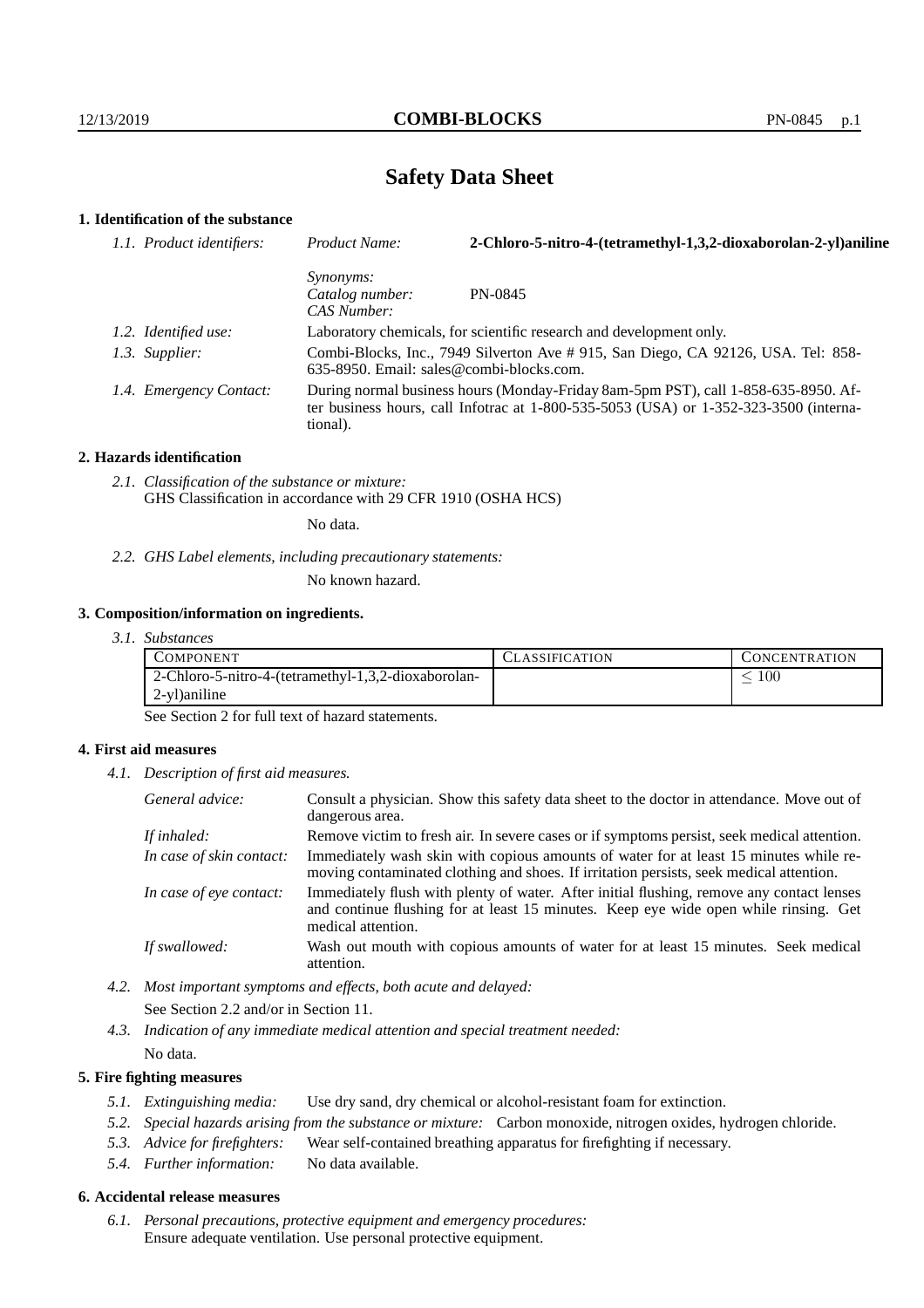|      | 6.2. Environmental precautions:                                                                                                                                                                                                                                    |                                                                                                                                                                                                                                                                             |  |
|------|--------------------------------------------------------------------------------------------------------------------------------------------------------------------------------------------------------------------------------------------------------------------|-----------------------------------------------------------------------------------------------------------------------------------------------------------------------------------------------------------------------------------------------------------------------------|--|
|      | Should not be released into the environment. See Section 12 for additional ecological information.                                                                                                                                                                 |                                                                                                                                                                                                                                                                             |  |
| 6.3. | Methods and materials for containment and cleaning up:                                                                                                                                                                                                             |                                                                                                                                                                                                                                                                             |  |
|      | Sweep up or vacuum up spillage and collect in suitable container for disposal.                                                                                                                                                                                     |                                                                                                                                                                                                                                                                             |  |
|      | 6.4. Reference to other sections:                                                                                                                                                                                                                                  |                                                                                                                                                                                                                                                                             |  |
|      | Refer to protective measures listed in Sections 8 and 13.                                                                                                                                                                                                          |                                                                                                                                                                                                                                                                             |  |
|      | 7. Handling and storage                                                                                                                                                                                                                                            |                                                                                                                                                                                                                                                                             |  |
|      | 7.1. Precautions for safe handling: Avoid contact with skin and eyes. Avoid inhalation of vapour or mist. Keep away<br>from sources of ignition - No smoking. Take measures to prevent the build up of electro-<br>static charge. For precautions see section 2.2. |                                                                                                                                                                                                                                                                             |  |
|      | 7.2. Conditions for safe storage, including any incompatibilities: Store refrigerated. Keep container tightly closed in<br>a dry and well-ventilated place. Containers which are opened must be carefully resealed<br>and kept upright to prevent leakage.         |                                                                                                                                                                                                                                                                             |  |
|      | 7.3. Specific end use(s):                                                                                                                                                                                                                                          | Laboratory chemicals, for scientific research and development only.                                                                                                                                                                                                         |  |
|      | 8. Exposure Controls / Personal protection                                                                                                                                                                                                                         |                                                                                                                                                                                                                                                                             |  |
|      | 8.1. Control parameters:                                                                                                                                                                                                                                           |                                                                                                                                                                                                                                                                             |  |
|      | Components with workplace control parameters: Contains no substances with occupational exposure limit values.                                                                                                                                                      |                                                                                                                                                                                                                                                                             |  |
|      | 8.2. Exposure controls:                                                                                                                                                                                                                                            |                                                                                                                                                                                                                                                                             |  |
|      |                                                                                                                                                                                                                                                                    |                                                                                                                                                                                                                                                                             |  |
|      | Appropriate engineering controls: Ensure that eyewash stations and safety showers are close to the workstation<br>location. Ensure adequate ventilation, especially in confined areas.                                                                             |                                                                                                                                                                                                                                                                             |  |
|      | Personal protective equipment:                                                                                                                                                                                                                                     |                                                                                                                                                                                                                                                                             |  |
|      | Eye/face protection:                                                                                                                                                                                                                                               | Wear appropriate protective eyeglasses or chemical safety goggles as described by OSHA's<br>eye and face protection regulations in 29 CFR 1910.133 or European Standard EN166.                                                                                              |  |
|      | Skin protection:                                                                                                                                                                                                                                                   | Handle with gloves. Gloves must be inspected prior to use. Use proper glove removal<br>technique (without touching glove's outer surface) to avoid skin contact with this product.<br>Dignage of conteminated glaves often use in coognigates with applicable laws and good |  |

## **8. Exposure Controls / Personal protection**

| Eye/face protection:               | Wear appropriate protective eyeglasses or chemical safety goggles as described by OSHA's<br>eye and face protection regulations in 29 CFR 1910.133 or European Standard EN166.                                                                                                                                         |
|------------------------------------|------------------------------------------------------------------------------------------------------------------------------------------------------------------------------------------------------------------------------------------------------------------------------------------------------------------------|
| Skin protection:                   | Handle with gloves. Gloves must be inspected prior to use. Use proper glove removal<br>technique (without touching glove's outer surface) to avoid skin contact with this product.<br>Dispose of contaminated gloves after use in accordance with applicable laws and good<br>laboratory practices. Wash and dry hands |
| <b>Body Protection:</b>            | Complete suit protecting against chemicals, Flame retardant antistatic protective clothing.,<br>The type of protective equipment must be selected according to the concentration and<br>amount of the dangerous substance at the specific workplace.                                                                   |
| <b>Respiratory protection:</b>     |                                                                                                                                                                                                                                                                                                                        |
| Control of environmental exposure: | Prevent further leakage or spillage if safe to do so. Do not let product enter<br>drains.                                                                                                                                                                                                                              |

# **9. Physical and chemical properties**

*9.1. Information on basic physical and chemical properties*

| (a)      | Appearance:                                   | No data  |
|----------|-----------------------------------------------|----------|
| (b)      | Odour:                                        | No data  |
| (c)      | Odour Threshold:                              | No data  |
| (d)      | pH:                                           | No data  |
| (e)      | Melting point/freezing point:                 | No date. |
| (f)      | Initial boiling point and boiling range:      | No data  |
| (g)      | Flash point:                                  | No data  |
| (h)      | Evaporatoin rate:                             | No data  |
| (i)      | Flammability (solid, gas):                    | No data  |
| (j)      | Upper/lower flammability or explosive limits: | No data  |
| $\rm(k)$ | Vapour pressure:                              | No data  |
| (1)      | Vapour density:                               | No data  |
| (m)      | Relative density:                             | No data  |
| (n)      | Water solubility:                             | No data  |
| (0)      | Partition coefficient: n-octanol/water:       | No data  |
| (p)      | Auto-ignition:                                | No data  |
| (q)      | Decomposition temperature:                    | No data  |
| (r)      | Viscosity:                                    | No data  |
| (s)      | Explosive properties:                         | No data  |
| (t)      | Oxidizing properties:                         | No data  |